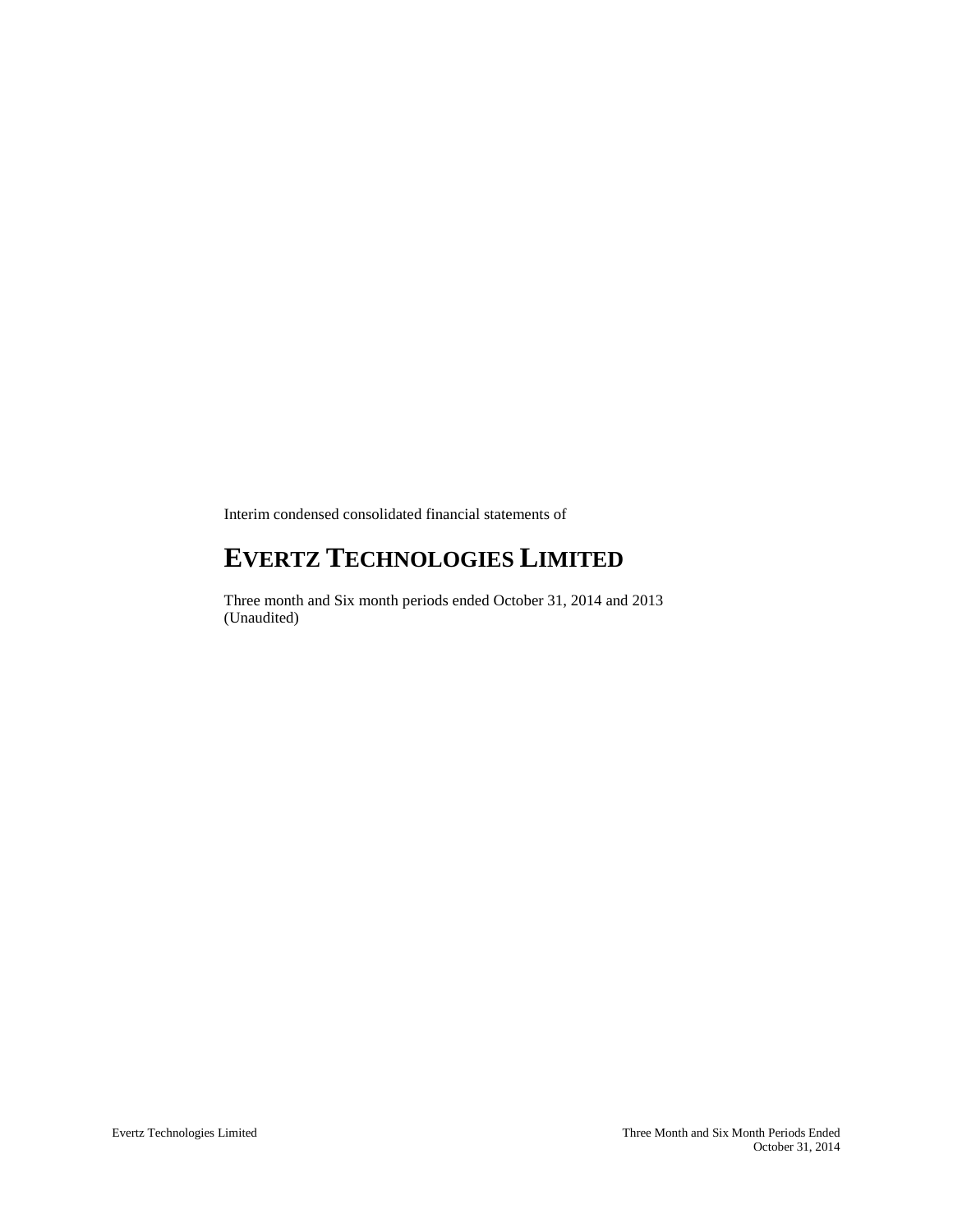## **MANAGEMENT REPORT**

The management of Evertz Technologies Limited ("Evertz" or the "Company") is responsible for the preparation of the accompanying interim condensed consolidated financial statements. The interim condensed consolidated financial statements have been prepared in accordance with International Financial Reporting Standards and are considered by management to present fairly the consolidated financial position, operating results and cash flows of the Company.

These interim condensed consolidated financial statements have not been reviewed by the auditor. These interim condensed consolidated financial statements are unaudited and include all adjustments, consisting of normal and recurring items, that management considers necessary for the fair presentation of the consolidated financial position, results of operations and cash flows.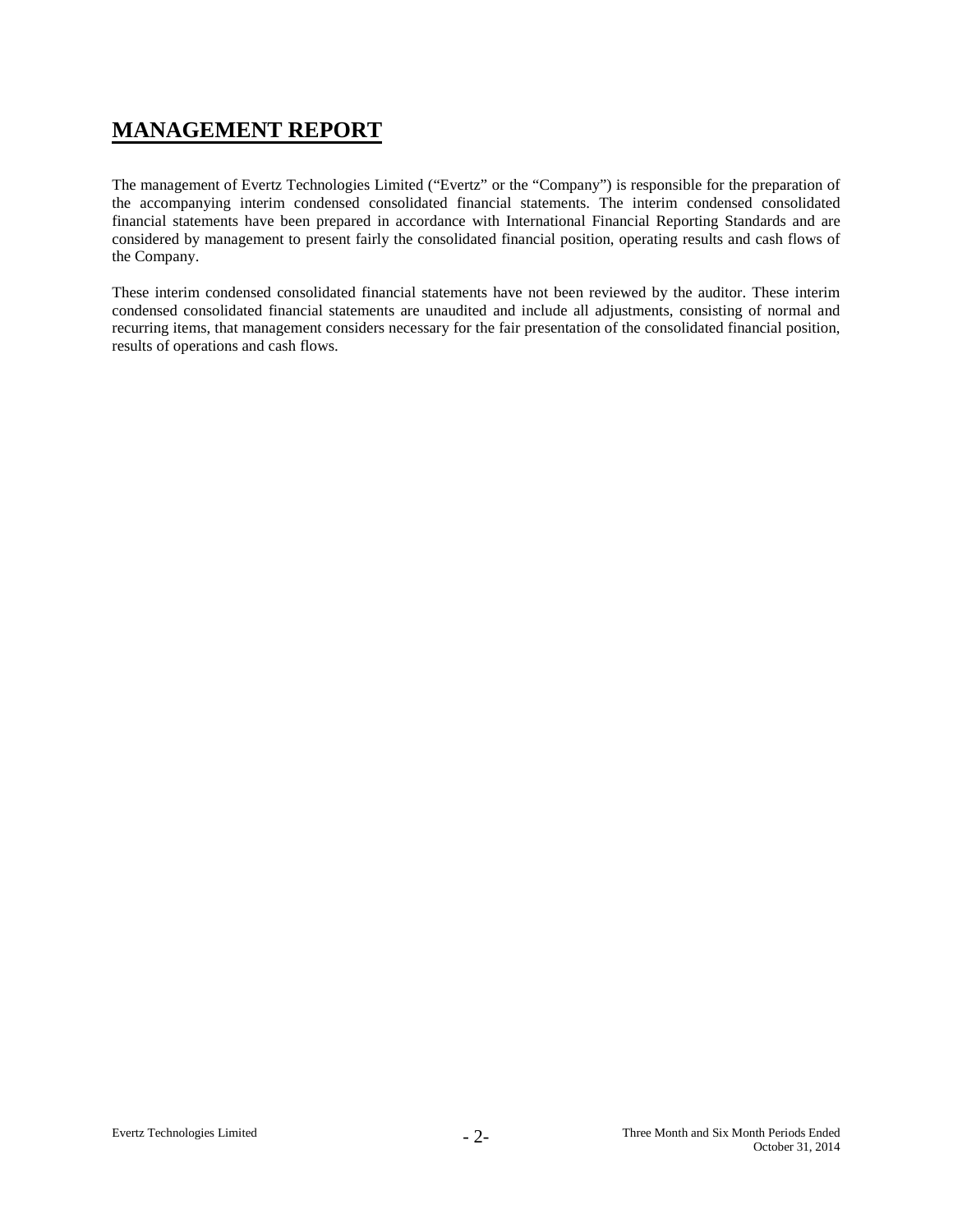Index to Financial Statements (Unaudited)

Interim condensed consolidated financial statements Three month and Six month periods ended October 31, 2014 and 2013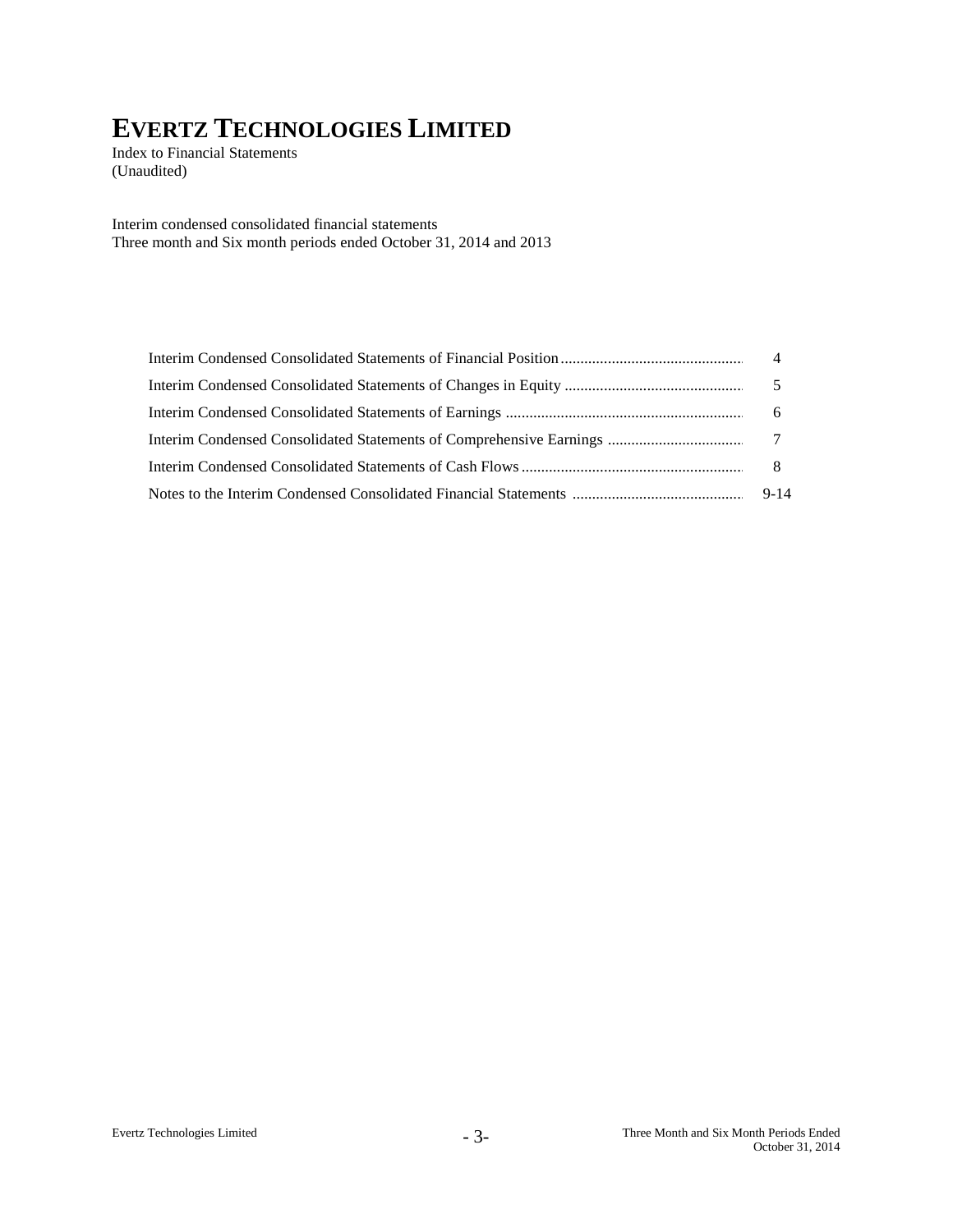Interim Condensed Consolidated Statements of Financial Position (Unaudited)

As at October 31, 2014 and April 30, 2014 (In thousands of Canadian dollars)

|                                           | October 31,   | April 30, |                 |  |
|-------------------------------------------|---------------|-----------|-----------------|--|
|                                           | 2014          |           | 2014            |  |
| <b>Assets</b>                             |               |           |                 |  |
| Current assets                            |               |           |                 |  |
| Cash and cash equivalents                 | \$<br>90,384  | \$        | 101,956         |  |
| Trade and other receivables               | 85,362        |           | 87,981          |  |
| Prepaid expenses                          | 4,584         |           | 4,704           |  |
| Inventories                               | 150,105       |           | 134,561         |  |
| Income tax receivable                     |               |           | 1,735           |  |
|                                           | 330,435       |           | 330,937         |  |
| Property, plant and equipment (note 3)    | 50,287        |           | 51,831          |  |
| Goodwill (note 4)                         | 18,193        |           | 18,269          |  |
| Intangible assets                         | 34            |           | 243             |  |
|                                           | \$<br>398,949 | \$        | 401,280         |  |
| <b>Liabilities</b>                        |               |           |                 |  |
| <b>Current liabilities</b>                |               |           |                 |  |
| Trade and other payables                  | \$<br>31,302  | \$        | 44,888          |  |
| Provisions (note 5)                       | 1,618         |           | 1,624           |  |
| Deferred revenue                          | 9,425         |           | 10,096          |  |
| Current portion of long term debt         | 400           |           | 415             |  |
| Income tax payable                        | 2,437         |           |                 |  |
|                                           | 45,182        |           | 57,023          |  |
|                                           | 1,096         |           | 1,372           |  |
| Long term debt<br>Deferred taxes          | 4,184         |           |                 |  |
|                                           | 50,462        |           | 6,468<br>64,863 |  |
|                                           |               |           |                 |  |
| <b>Equity</b>                             |               |           |                 |  |
| Capital stock (note 6)                    | 95,624        |           | 92,931          |  |
| Share based payment reserve               | 10,995        |           | 10,217          |  |
| Accumulated other comprehensive earnings  | 1,824         |           | 2,966           |  |
| Retained earnings                         | 237,132       |           | 227,364         |  |
|                                           | 238,956       |           | 230,330         |  |
| Total equity attributable to shareholders | 345,575       |           | 333,478         |  |
| Non-controlling interest                  | 2,912         |           | 2,939           |  |
|                                           | 348,487       |           | 336,417         |  |
|                                           | \$<br>398,949 | \$        | 401,280         |  |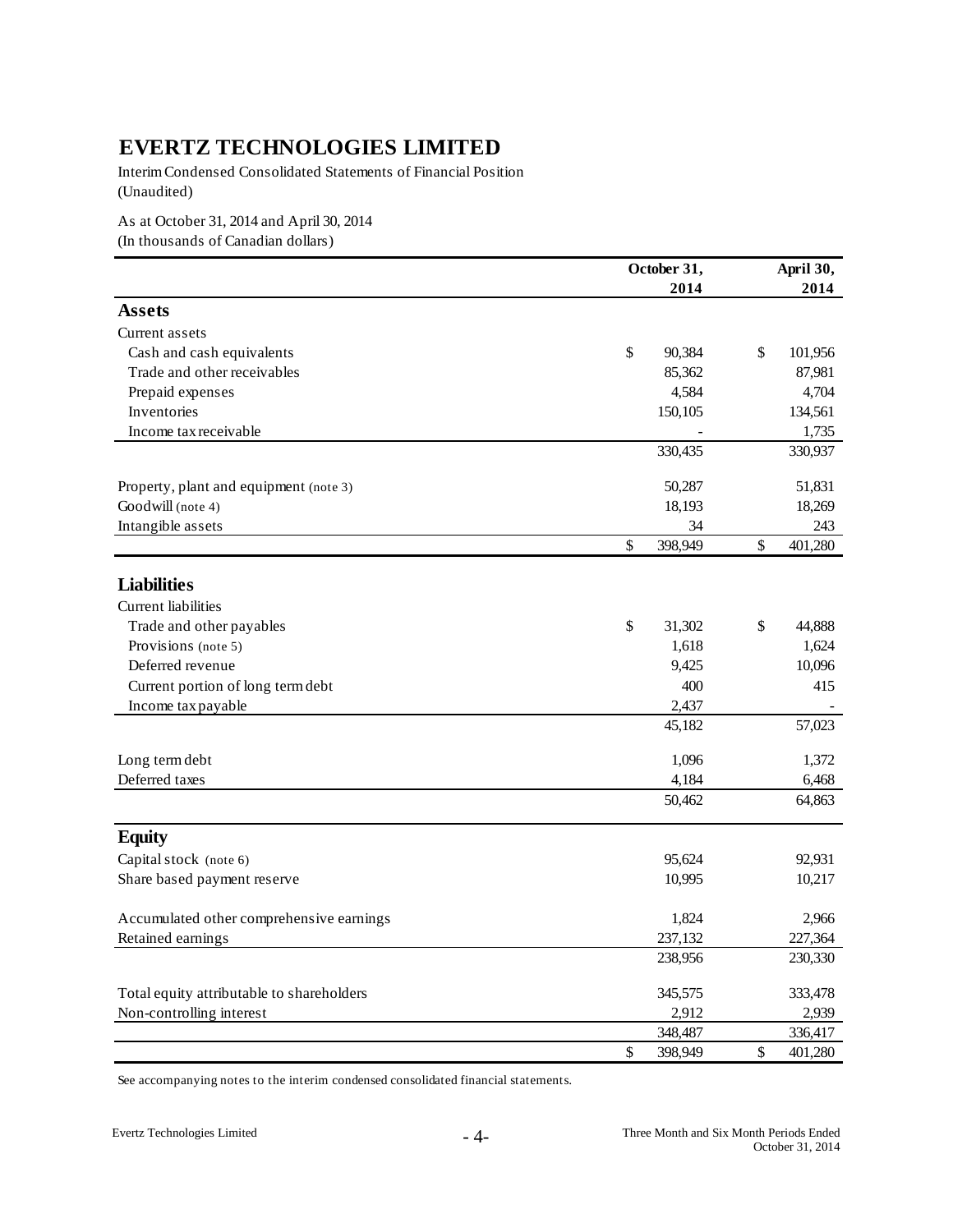Interim Condensed Consolidated Statements of Changes in Equity (Unaudited)

Six month periods ended October 31, 2014 and 2013 (In thousands of Canadian dollars)

|                                             |                                |              |                |             | Accumulated     |               |           |    | Total           |             |               |
|---------------------------------------------|--------------------------------|--------------|----------------|-------------|-----------------|---------------|-----------|----|-----------------|-------------|---------------|
|                                             |                                |              | Share based    |             | other           |               |           |    | equity          | Non-        |               |
|                                             | Capital                        |              | payment        |             | comprehensive   |               | Retained  |    | attributable to | controlling | Total         |
|                                             | stock                          |              | reserve        |             | earnings (loss) |               | earnings  |    | shareholders    | interest    | Equity        |
| Balance at April 30, 2013                   | \$81,453                       | \$           | 10,727         | \$          | (1,063)         | \$            | 315,680   | \$ | 406,797         | \$<br>2,938 | \$<br>409,735 |
|                                             |                                |              |                |             |                 |               |           |    |                 |             |               |
| Net earnings for the period                 |                                |              |                |             |                 |               | 27,155    |    | 27,155          | 281         | 27,436        |
| Foreign currency translation                |                                |              |                |             |                 |               |           |    |                 |             |               |
| adjustment                                  |                                |              |                |             | 1.748           |               |           |    | 1,748           | 84          | 1,832         |
| Total comprehensive earnings for the period | \$<br>$\overline{a}$           | $\mathbb{S}$ |                | \$          | 1,748           | S             | 27,155    | -S | 28,903          | \$<br>365   | \$<br>29,268  |
| Dividends declared                          |                                |              |                |             |                 |               | (23,670)  |    | (23,670)        | (600)       | (24,270)      |
| Share based compensation expense            |                                |              | 1,385          |             |                 |               |           |    | 1,385           |             | 1,385         |
| Exercise of employee stock options          | 4,358                          |              |                |             |                 |               |           |    | 4,358           |             | 4,358         |
| Transfer on stock option exercise           | 2,198                          |              | (2,198)        |             |                 |               |           |    |                 |             |               |
| Repurchase of common shares                 | (4)                            |              |                |             |                 |               | (40)      |    | (44)            |             | (44)          |
| Balance at October 31, 2013                 | \$88,005                       | \$           | 9,914          | \$          | 685             |               | \$319,125 | \$ | 417,729         | \$<br>2,703 | \$420,432     |
| Balance at April 30, 2014                   | \$92,931                       | \$           | 10,217         | \$          | 2,966           |               | \$227,364 | \$ | 333,478         | \$<br>2,939 | \$336,417     |
| Net earnings for the period                 |                                |              |                |             |                 |               | 33,560    |    | 33,560          | 489         | 34,049        |
| Foreign currency translation                |                                |              |                |             |                 |               |           |    |                 |             |               |
| adjustment                                  |                                |              |                |             | (1,142)         |               |           |    | (1,142)         | (16)        | (1, 158)      |
| Total comprehensive earnings for the period | \$<br>$\overline{\phantom{0}}$ | \$           | $\overline{a}$ | $\mathbf S$ | (1,142)         | <sup>\$</sup> | 33,560    | -S | 32,418          | \$<br>473   | \$<br>32,891  |
| Dividends declared                          |                                |              | $\overline{a}$ |             |                 |               | (23,792)  |    | (23,792)        | (500)       | (24,292)      |
| Share based compensation expense            | -                              |              | 1,366          |             |                 |               |           |    | 1,366           |             | 1,366         |
| Exercise of employee stock options          | 2,105                          |              |                |             |                 |               |           |    | 2,105           |             | 2,105         |
| Transfer on stock option exercise           | 588                            |              | (588)          |             |                 |               |           |    |                 |             |               |
| <b>Balance at October 31, 2014</b>          | \$95,624                       | \$           | 10,995         | \$          | 1,824           |               | \$237,132 | \$ | 345,575         | \$<br>2,912 | \$348,487     |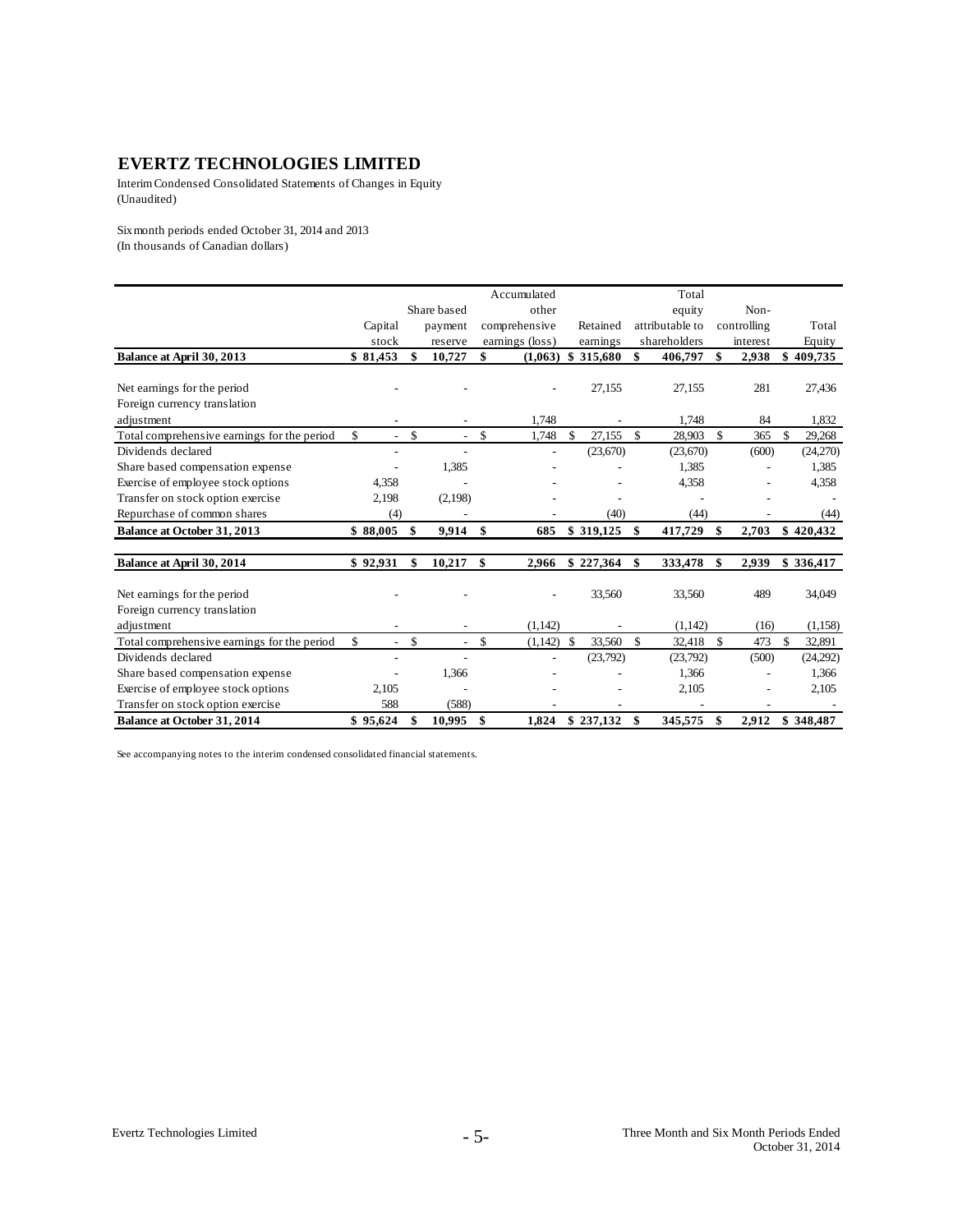Interim Condensed Consolidated Statements of Earnings (Unaudited)

Three month and six month periods ended October 31, 2014 and 2013 (In thousands of Canadian dollars, except per share amounts)

|                                                       | Three month period ended |              | Six month period ended |                           |         |
|-------------------------------------------------------|--------------------------|--------------|------------------------|---------------------------|---------|
|                                                       | October 31,              |              | October 31,            |                           |         |
|                                                       | 2014                     | 2013         | 2014                   |                           | 2013    |
|                                                       |                          |              |                        |                           |         |
| Revenue                                               | \$<br>82,889             | \$<br>81,244 | \$<br>180,903          | \$                        | 145,102 |
| Cost of goods sold                                    | 36,324                   | 34,592       | 78,517                 |                           | 61,736  |
| Gross margin                                          | 46,565                   | 46,652       | 102,386                |                           | 83,366  |
| Expenses                                              |                          |              |                        |                           |         |
| Selling, administrative and general (note 7)          | 16,426                   | 15,136       | 31,635                 |                           | 28,210  |
| Research and development                              | 15,121                   | 14,625       | 30,941                 |                           | 28,084  |
| Investment tax credits                                | (2, 387)                 | (3,008)      | (4, 853)               |                           | (5,865) |
| Foreign exchange gain                                 | (2,123)                  | (956)        | (1,380)                |                           | (3,465) |
|                                                       | 27,037                   | 25,797       | 56,343                 |                           | 46,964  |
|                                                       | 19,528                   | 20,855       | 46,043                 |                           | 36,402  |
| Finance income                                        | 201                      | 603          | 394                    |                           | 1,224   |
| Finance costs                                         | (76)                     | (112)        | (143)                  |                           | (214)   |
| Other income and expenses                             | (113)                    | (92)         | 27                     |                           | (85)    |
| Earnings before income taxes                          | 19,540                   | 21,254       | 46,321                 |                           | 37,327  |
| Provision for (recovery of) income taxes              |                          |              |                        |                           |         |
| Current                                               | 5,249                    | 5,345        | 14,560                 |                           | 11,715  |
| Deferred                                              | (52)                     | 289          | (2,288)                |                           | (1,824) |
|                                                       | 5,197                    | 5,634        | 12,272                 |                           | 9,891   |
| Net earnings for the period                           | \$<br>14,343             | \$<br>15,620 | \$<br>34,049           | \$                        | 27,436  |
| Net earnings attributable to non-controlling interest | 194                      | 198          | 489                    |                           | 281     |
| Net earnings attributable to shareholders             | 14,149                   | 15,422       | 33,560                 |                           | 27,155  |
| Net earnings for the period                           | \$<br>14,343             | \$<br>15,620 | \$<br>34,049           | $\boldsymbol{\mathsf{S}}$ | 27,436  |
| Earnings per share (note 13)                          |                          |              |                        |                           |         |
| Basic                                                 | \$<br>0.19               | \$<br>0.21   | \$<br>0.45             | \$                        | 0.37    |
| Diluted                                               | \$<br>0.19               | \$<br>0.21   | \$<br>0.45             | \$                        | 0.37    |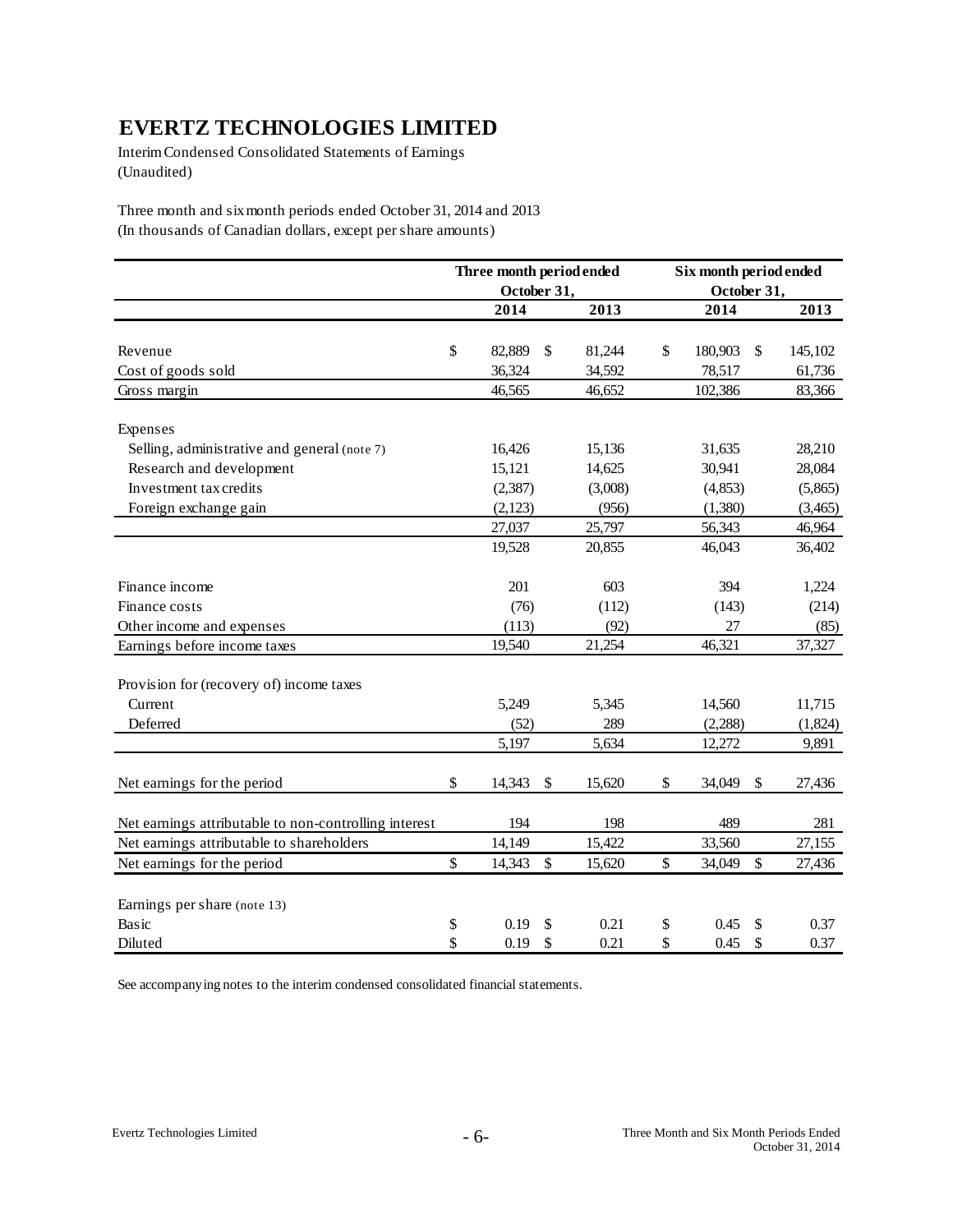Interim Condensed Consolidated Statements of Comprehensive Income (Unaudited)

Three month and six month periods ended October 31, 2014 and 2013 (In thousands of Canadian dollars)

|                                                                    |   | October 31, |     | Three month period ended |    | Six month period ended<br>October 31, |   |        |
|--------------------------------------------------------------------|---|-------------|-----|--------------------------|----|---------------------------------------|---|--------|
|                                                                    |   | 2014        |     | 2013                     |    | 2014                                  |   | 2013   |
| Net earnings for the period                                        | S | 14.343      | S   | 15,620                   | S  | 34,049                                | S | 27,436 |
| Items that may be reclassified to net earnings:                    |   |             |     |                          |    |                                       |   |        |
| Foreign currency translation adjustment                            |   | (674)       |     | 1.894                    |    | (1,158)                               |   | 1,832  |
| Comprehensive earnings                                             | S | 13.669      |     | 17.514                   | S  | 32,891                                | S | 29,268 |
|                                                                    |   |             |     |                          |    |                                       |   |        |
| Comprehensive earnings/attributable to non-controlling interest \$ |   | 218         | \$. | 233                      | S  | 473                                   | S | 365    |
| Comprehensive earnings attributable to shareholders                |   | 13.451      |     | 17.281                   | \$ | 32,418                                | S | 28,903 |
| Comprehensive earnings                                             |   | 13.669      |     | 17,514                   |    | 32.891                                |   | 29,268 |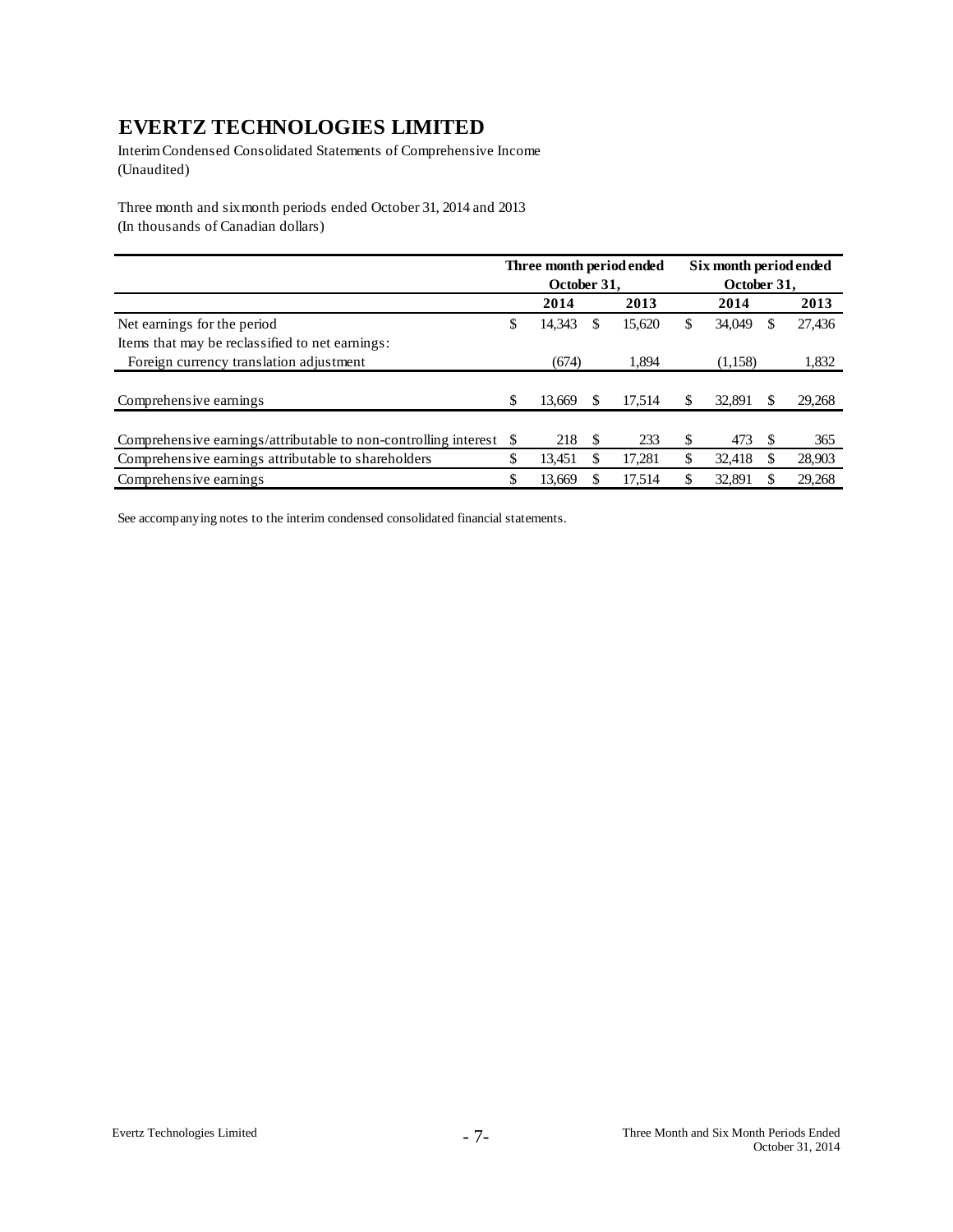Interim Condensed Consolidated Statements of Cash Flows (Unaudited)

Three month and six month periods ended October 31, 2014 and 2013 (In thousands of Canadian dollars)

|                                                             | Three month period ended<br>October 31, |              |           |              | Six month period ended<br>October 31, |           |  |
|-------------------------------------------------------------|-----------------------------------------|--------------|-----------|--------------|---------------------------------------|-----------|--|
|                                                             | 2014                                    |              | 2013      | 2014         |                                       | 2013      |  |
| Operating activities                                        |                                         |              |           |              |                                       |           |  |
| Net earnings for the period                                 | \$<br>14,343                            | \$           | 15,620    | \$<br>34,049 | \$                                    | 27,436    |  |
| Add: Items not involving cash                               |                                         |              |           |              |                                       |           |  |
| Depreciation of property, plant and equipment               | 2,573                                   |              | 2,465     | 5,284        |                                       | 4,795     |  |
| Amortization of intangible assets                           | 102                                     |              | 92        | 205          |                                       | 181       |  |
| Gain on instruments held for trading                        |                                         |              | (41)      |              |                                       | (81)      |  |
| Loss on disposal of property, plant and equipment           | 7                                       |              | 298       | 33           |                                       | 298       |  |
|                                                             | 462                                     |              | 669       | 1,366        |                                       | 1,385     |  |
| Share based compensation                                    | 15                                      |              | 48        | 28           |                                       | 93        |  |
| Interest expense                                            |                                         |              |           |              |                                       |           |  |
| Deferred income tax expense (recovery)                      | (52)                                    |              | 289       | (2, 288)     |                                       | (1,824)   |  |
|                                                             | 17,450                                  |              | 19,440    | 38,677       |                                       | 32,283    |  |
| Current tax expenses, net of investment tax credits         | 2,978                                   |              | 2,337     | 9,707        |                                       | 5,850     |  |
| Income taxes paid                                           | (4, 818)                                |              | (581)     | (5,639)      |                                       | (1,016)   |  |
| Changes in non-cash working capital items (note 8)          | (16, 314)                               |              | (11,506)  | (28, 160)    |                                       | (24, 722) |  |
| Cash provided by operating activities                       | (704)                                   |              | 9,690     | 14,585       |                                       | 12,395    |  |
| Investing activities                                        |                                         |              |           |              |                                       |           |  |
| Acquisition of property, plant and equipment                | (1,997)                                 |              | (1,636)   | (4,490)      |                                       | (5,155)   |  |
| Proceeds from disposal of property, plant and equipment     | 29                                      |              | 187       | 49           |                                       | 187       |  |
| Cash used in investing activities                           | (1,968)                                 |              | (1,449)   | (4, 441)     |                                       | (4,968)   |  |
|                                                             |                                         |              |           |              |                                       |           |  |
| Financing activities                                        |                                         |              |           |              |                                       |           |  |
| Repayment of long term debt                                 | (96)                                    |              | (97)      | (169)        |                                       | (212)     |  |
| Interest paid                                               | (15)                                    |              | (48)      | (28)         |                                       | (93)      |  |
| Dividends paid                                              | (11,904)                                |              | (11, 844) | (23,792)     |                                       | (23,670)  |  |
| Dividends paid by subsidiaries to non-controlling interests | (500)                                   |              |           | (500)        |                                       | (600)     |  |
| Capital stock repurchased                                   |                                         |              |           |              |                                       | (44)      |  |
| Capital stock issued                                        | 2,061                                   |              | 194       | 2,105        |                                       | 4,358     |  |
| Cash used in financing activities                           | (10, 454)                               |              | (11,795)  | (22, 384)    |                                       | (20, 261) |  |
|                                                             |                                         |              |           |              |                                       |           |  |
| Effect of exchange rates on cash and cash equivalents       | 142                                     |              | 707       | 668          |                                       | 275       |  |
| Decrease in cash and cash equivalents                       | (12,984)                                |              | (2,847)   | (11,572)     |                                       | (12, 559) |  |
| Cash and cash equivalents beginning of period               | 103,368                                 |              | 198,946   | 101,956      |                                       | 208,658   |  |
| Cash and cash equivalents end of period                     | \$<br>90,384                            | $\mathbb{S}$ | 196,099   | \$<br>90,384 | $\mathbf S$                           | 196,099   |  |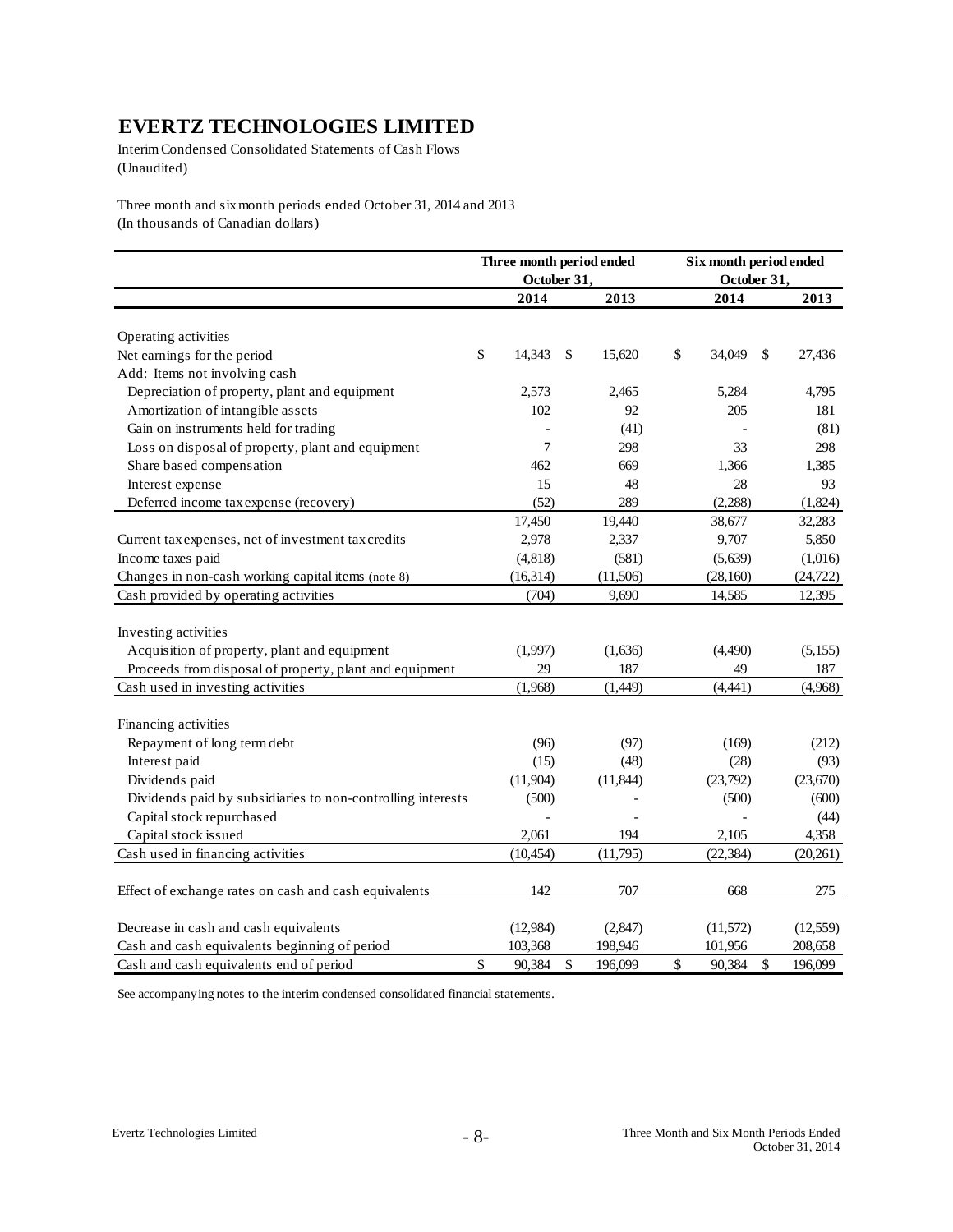#### **NOTES TO THE INTERIM CONDENSED CONSOLIDATED FINANCIAL STATEMENTS**

Three month and Six month periods ended October 31, 2014 and 2013 (in thousands of Canadian dollars, except for "number of common shares", "number of options" and "per share" information)

Evertz Technologies Limited ("Evertz" or the "Company") is incorporated under the *Canada Business Corporations Act*. The Company is incorporated and domiciled in Canada and the registered head office is located at 5292 John Lucas Drive, Burlington, Ontario, Canada. The Company is a leading equipment provider to the television broadcast industry. The Company designs, manufactures and distributes video and audio infrastructure equipment for the production, post–production, broadcast and telecommunications markets.

#### **1. STATEMENT OF COMPLIANCE**

These interim condensed consolidated financial statements have been prepared in accordance with International Financial Reporting Standards ("IFRS") as issued by the International Accounting Standards Board ("IASB") and under the IAS 34 "Interim Financial Reporting" using the same accounting policies as described in the Company's consolidated financial statements for the year ended April 30, 2014, except as disclosed in Note 2.

These interim condensed consolidated financial statements do not include all information and note disclosures required by IFRS for annual financial statements, and therefore; should be read in conjunction with the April 30, 2014 annual consolidated financial statements.

These interim condensed consolidated financial statements were authorized for issue by the Board of Directors on December 3, 2014.

#### **2. SIGNIFICANT ACCOUNTING POLICIES**

#### **Changes in Accounting Policies**

#### *Financial Instruments*

Effective May 1, 2014, the Company adopted amendments to IAS 32, *Financial Instruments: Presentations* ("IAS 32"), which clarified certain aspects of the requirements to offset. The amendments focus on the criterion that an entity currently has a legally enforceable right to set off the recognized amounts and the criterion that an entity intends either to settle on a net basis or to realize the asset and settle the liability simultaneously. The adoption of the amendments did not have a material impact on the Interim Condensed Consolidated Financial Statements.

#### *Levies*

Effective May 1, 2014, the Company adopted IFRIC 21, *Levies* ("IFRIC 21") which provides guidance on accounting for levies in accordance with IAS 37, *Provisions, Contingent Liabilities and Contingent Assets.* IFRIC 21 defines a levy as an outflow from an entity imposed by a government in accordance with legislation and confirms that an entity recognizes a liability for a levy only when the triggering event specified in the legislation occurs. IFRIC 21 did not have a material impact on the Interim Condensed Consolidated Financial Statements.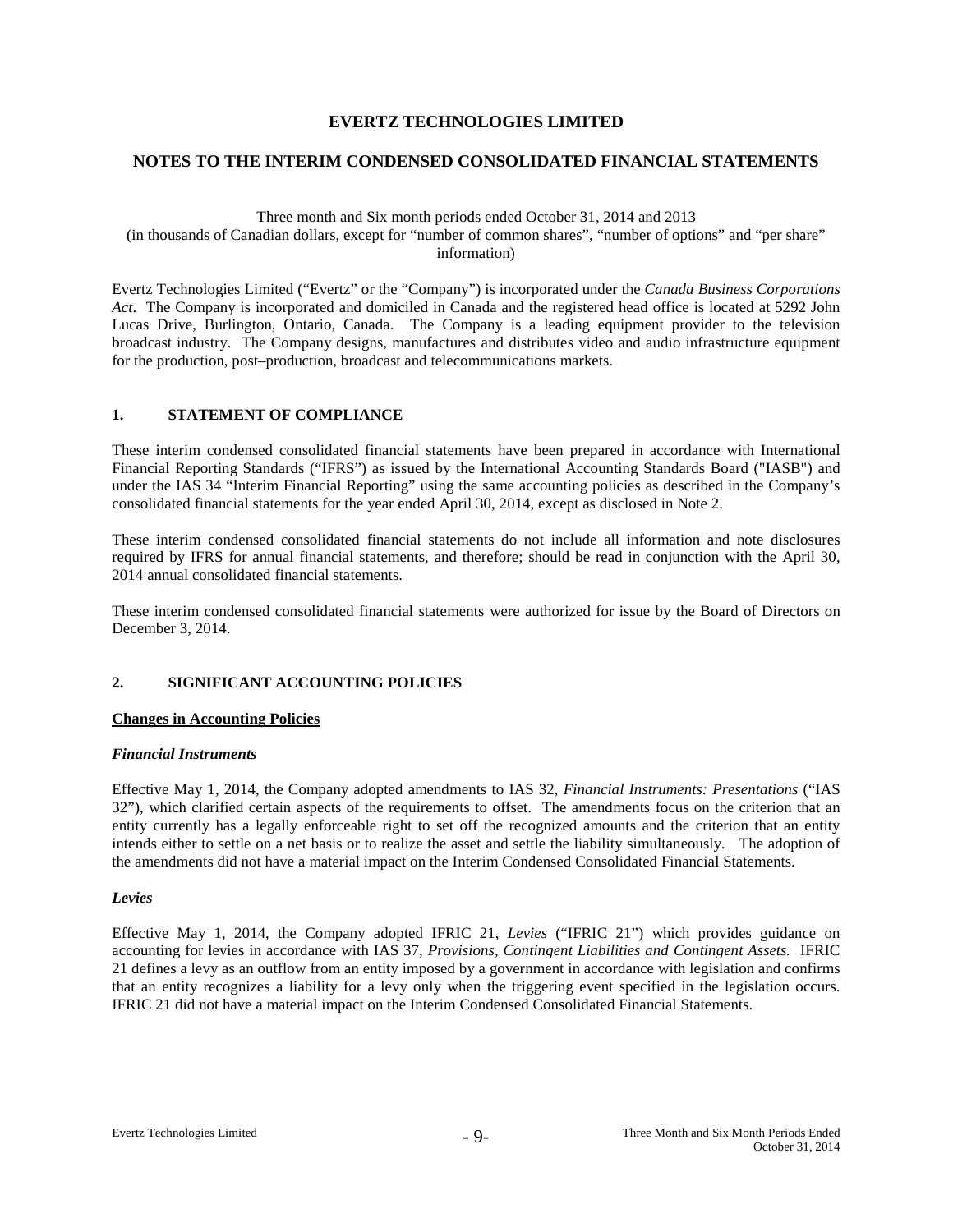#### **New and Revised IFRSs Issued but Not Yet Effective**

Following is a listing of amendments, revisions and new International Financial Reporting Standards issued but not yet effective. Unless otherwise indicated, earlier application is permitted. The Company has not yet determined the impact of the adoption of the following standards.

#### *Financial Instruments*

IFRS 9, Financial instruments ("IFRS 9") was issued by the IASB on November 12, 2009 and October 2010, and will replace IAS 39, *Financial Instruments: Recognition and Measurement* ("IAS 39"). IFRS 9 introduces new requirements for the financial reporting of financial assets and financial liabilities. IFRS 9 is effective for annual periods beginning on or after January 1, 2018.

#### *Revenue*

IFRS 15, Revenue from contracts with customers ("IFRS 15") was issued by the IASB in May 2014 and will replace IAS 11, Construction Contracts and IAS 18 Revenue. IFRS 15 specifies how and when revenue will be recognized. IFRS 15 is effective for annual periods beginning on or after January 1, 2017.

#### **3. PROPERTY, PLANT AND EQUIPMENT**

|                                    |   |         | October 31, 2014    |               | April 30, 2014 |    |                     |    |          |
|------------------------------------|---|---------|---------------------|---------------|----------------|----|---------------------|----|----------|
|                                    |   |         | Accumulated         | Carrying      |                |    | Accumulated         |    | Carrying |
|                                    |   | Cost    | <b>Depreciation</b> | <b>Amount</b> | Cost           |    | <b>Depreciation</b> |    | Amount   |
| Office furniture and equipment     | C | 2.717   | \$<br>1,544         | \$<br>1.173   | \$<br>2.507    | \$ | 1.413               | \$ | 1,094    |
| Research and development equipment |   | 28,054  | 14,503              | 13,551        | 25,839         |    | 12.410              |    | 13,429   |
| Airplanes                          |   | 19.727  | 8.794               | 10,933        | 19.727         |    | 7.966               |    | 11,761   |
| Machinery and equipment            |   | 46,531  | 33,313              | 13,218        | 45,258         |    | 31,872              |    | 13,386   |
| Leaseholds                         |   | 5.340   | 3,689               | 1,651         | 5,165          |    | 3.423               |    | 1.742    |
| Land                               |   | 2.204   |                     | 2,204         | 2,330          |    |                     |    | 2,330    |
| <b>Buildings</b>                   |   | 9,397   | 1.840               | 7,557         | 9,973          |    | 1,884               |    | 8,089    |
|                                    |   | 113,970 | 63,683              | 50,287        | 110,799        | \$ | 58,968              |    | 51,831   |

#### **4. GOODWILL**

The changes in carrying amounts of goodwill are as follows:

|                                | Cost   |
|--------------------------------|--------|
| Balance as at April 30, 2014   | 18.269 |
| Foreign exchange differences   | (76)   |
| Balance as at October 31, 2014 |        |

#### **5. PROVISIONS**

|                                |         | Warranty and Lease/Retirement |       |
|--------------------------------|---------|-------------------------------|-------|
|                                | Returns | Obligations                   | Total |
| Balance as at April 30, 2014   | 1,615   |                               | 1,624 |
| Net additions                  | (60)    | 53                            |       |
| Foreign exchange differences   |         |                               |       |
| Balance as at October 31, 2014 | 1.557   |                               |       |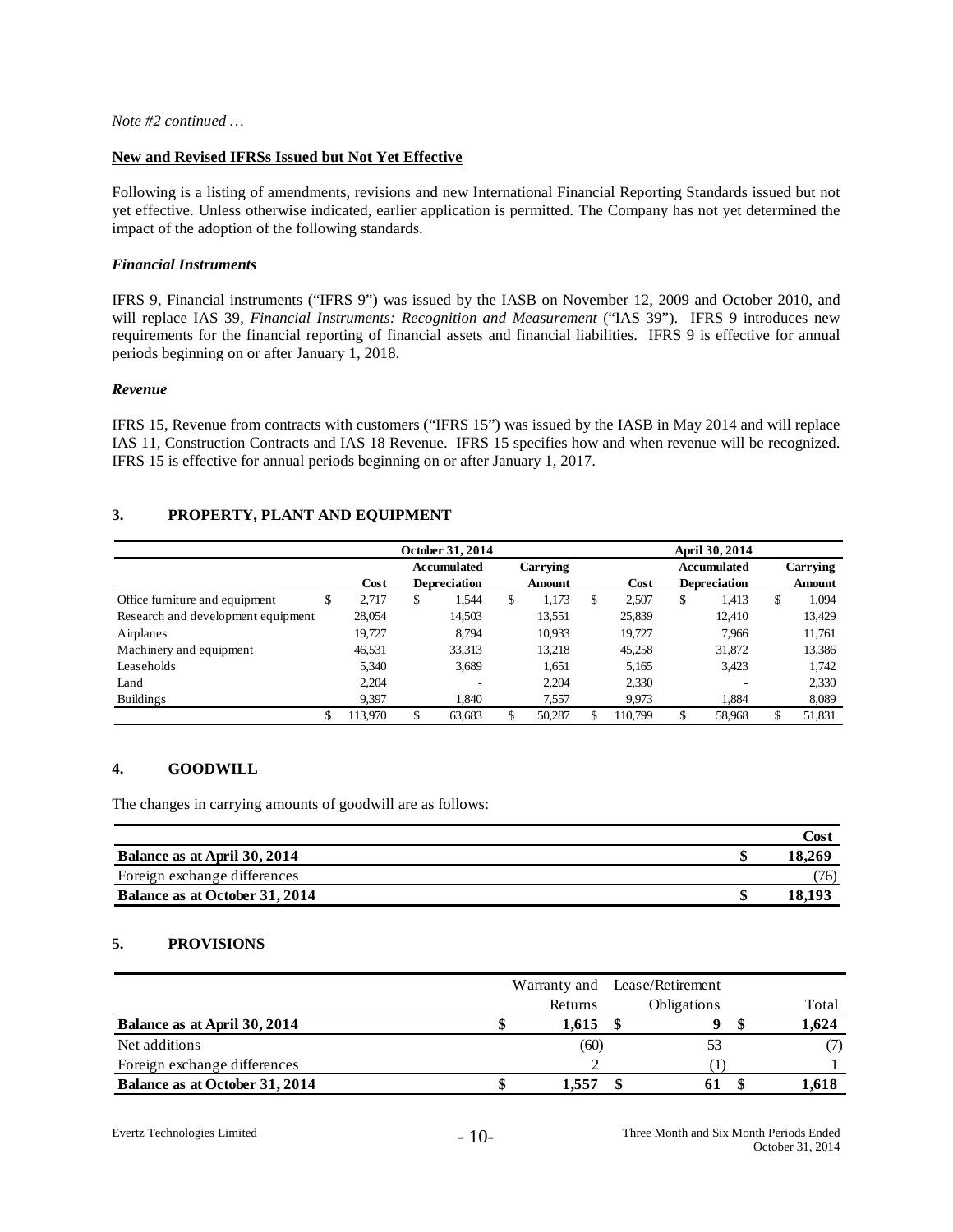#### *Note 5 continued …*

#### *Warranty and Returns*

The provision relates to estimate future costs associated with warranty repairs and returns on hardware solutions. The provision is based on historical data associated with similar products. The warranty and returns are expected to be incurred within the next twelve months.

#### *Lease/Retirement Obligations*

The provision relates to estimated restoration costs expected to be incurred upon the conclusion of Company leases.

#### **6. CAPITAL STOCK**

Authorized capital stock consists of: Unlimited number of preferred shares Unlimited number of common shares

|                                      | Number of                | Amount |
|--------------------------------------|--------------------------|--------|
|                                      | Common Shares            |        |
| Balance as at April 30, 2014         | 74,310,146               | 92,931 |
| Issued on exercise of stock options  | 144,200                  | 2,105  |
| Transferred on stock option exercise | $\overline{\phantom{0}}$ | 588    |
| Balance as at October 31, 2014       | 74,454,346               | 95,624 |

#### *Normal Course Issuer Bid*

In August 2013, the Company filed a Normal Course Issuer Bid (NCIB) with the TSX to repurchase, at the Company's discretion, until September 2, 2014 up to 3,700,397 outstanding common shares on the open market or as otherwise permitted, subject to normal terms and limitations of such bids. The Company did not purchase and cancel any shares during the first six months of fiscal 2015.

#### *Dividends Per Share*

During the quarter, \$0.16 in dividends per share was declared.

#### **7. SELLING, ADMINISTRATIVE AND GENERAL EXPENSES**

|                                               |    | Three month period ended<br>October 31, |   |        | Six month period ended<br>October 31, |        |   |        |  |
|-----------------------------------------------|----|-----------------------------------------|---|--------|---------------------------------------|--------|---|--------|--|
|                                               |    | 2014                                    |   | 2013   |                                       | 2014   |   | 2013   |  |
| Selling and administrative                    | S  | 15,103                                  | S | 13,672 | \$                                    | 28,502 | S | 25,283 |  |
| Share-based compensation (note 9)             |    | 462                                     |   | 669    |                                       | 1,366  |   | 1,385  |  |
| Depreciation of property, plant and equipment |    |                                         |   |        |                                       |        |   |        |  |
| (non-production)                              |    | 759                                     |   | 703    |                                       | 1,562  |   | 1,361  |  |
| Amortization of intangibles                   |    | 102                                     |   | 92     |                                       | 205    |   | 181    |  |
|                                               | \$ | 16.426                                  | S | 15.136 | S                                     | 31.635 |   | 28.210 |  |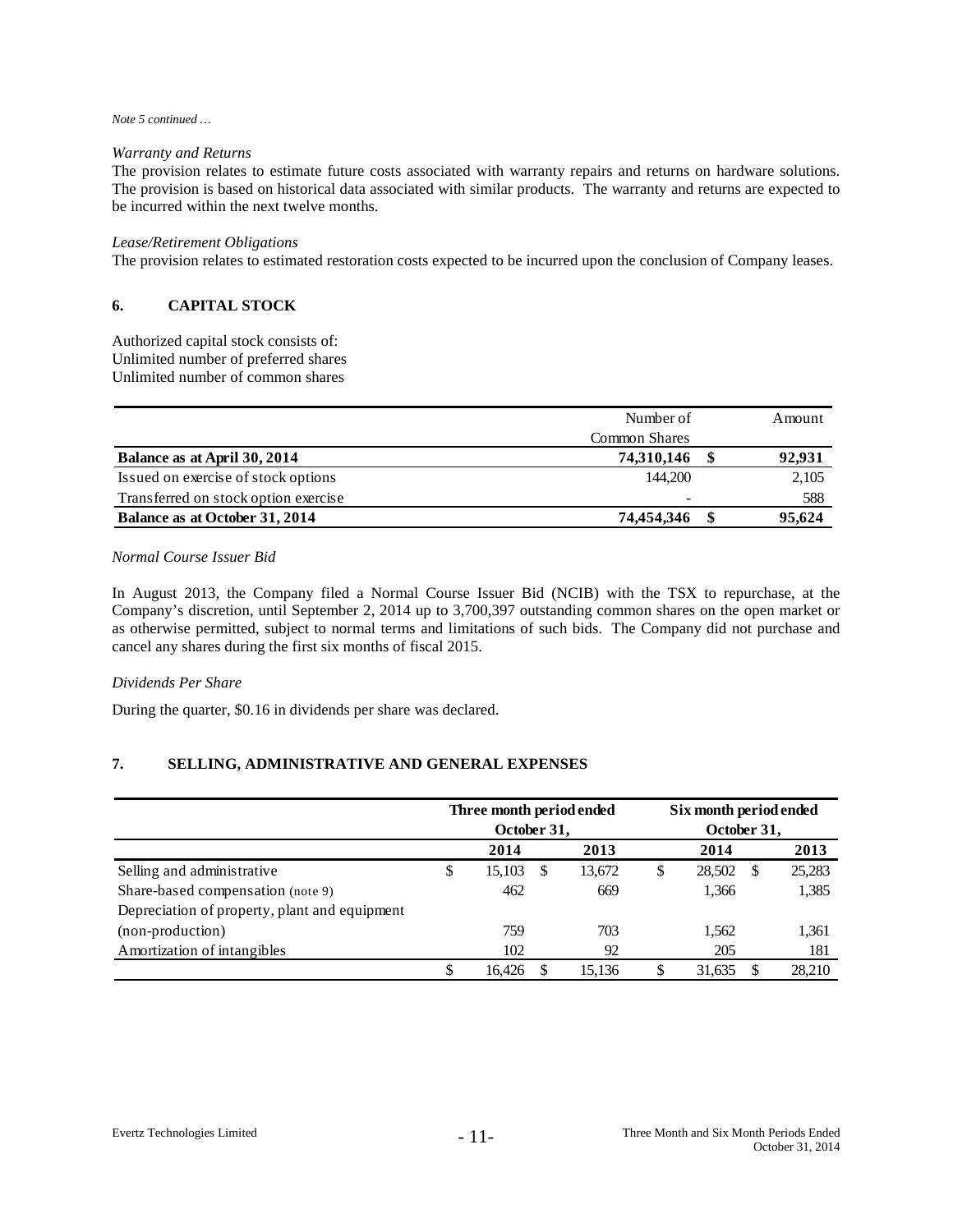#### **8. STATEMENT OF CASH FLOWS**

|                                       | Three month period ended<br>October 31, |    |          |    | Six month period ended<br>October 31, |    |           |
|---------------------------------------|-----------------------------------------|----|----------|----|---------------------------------------|----|-----------|
|                                       | 2014                                    |    | 2013     |    | 2014                                  |    | 2013      |
| Trade and other receivables           | \$<br>646                               | -S | (9,282)  | \$ | 1,682                                 | -S | (8,758)   |
| Inventories                           | (5,218)                                 |    | (6,084)  |    | (16, 560)                             |    | (6,882)   |
| Prepaid expenses                      | 548                                     |    | 926      |    | 59                                    |    | 851       |
| Trade payable and accrued liabilities | (10,960)                                |    | (719)    |    | (12,664)                              |    | (12, 683) |
| Deferred revenue                      | (1,298)                                 |    | 3,123    |    | (671)                                 |    | 2,200     |
| Provisions                            | (32)                                    |    | 530      |    | (6)                                   |    | 550       |
|                                       | \$<br>(16,314)                          |    | (11,506) | S  | (28,160)                              |    | (24,722)  |

#### **Changes in non**–**cash working capital items**

#### **9. SHARE BASED PAYMENTS**

The Company established, in June 2006, a stock option plan to attract, retain, motivate and compensate employees, officers and eligible directors who are integral to the growth and success of the Company. A number of shares equal to 10% of the Company's outstanding common shares are to be reserved for issuance under the stock option plan.

The Board of Directors administers the stock option plan and will determine the terms of any options granted. The exercise price of an option is to be set by the Board of Directors at the time of grant but shall not be lower than the market price as defined in the option plan at the time of grant. The term of the option cannot exceed 10 years. Stock options currently granted normally fully vest and expire by the end of the fifth year. The terms for all options prior to June 2006 were set by the Board of Directors at the grant date.

The changes in the number of outstanding share options are as follows:

|                                | Number of<br>Options |        | Weighted<br>Average            |
|--------------------------------|----------------------|--------|--------------------------------|
| Balance as at April 30, 2014   | 5,203,700            |        | <b>Exercise Price</b><br>14.41 |
|                                |                      | ۰P     |                                |
| Granted                        | 64,500               |        | 17.61                          |
| Exercised                      | (144,200)            |        | 14.60                          |
| Forfeited                      | (242,000)            |        | 13.46                          |
| Expired                        | (36,500)             |        | 14.61                          |
| Balance as at October 31, 2014 | 4,845,500            | ¢<br>Φ | 14.49                          |

Stock options outstanding as at October 31, 2014 are:

| <b>Exercise Price</b> | <b>Weighted Average</b> | Number of      | <b>Weighted Average</b> | Number of                |   | <b>Weighted Average</b>    |
|-----------------------|-------------------------|----------------|-------------------------|--------------------------|---|----------------------------|
|                       | <b>Exercise Price</b>   | Outstanding    | Remaining               | <b>Options</b>           |   | <b>Exercise Price of</b>   |
|                       |                         | <b>Options</b> | <b>Contractual Life</b> | Exercisable              |   | <b>Exercisable Options</b> |
| \$11.88               | 11.88                   | 1,757,000      | 1.7                     | $\blacksquare$           |   | $\overline{\phantom{0}}$   |
| $$12.23 - $13.84$     | \$<br>13.30             | 677,000        | 2.2                     | 2.000                    | S | 13.14                      |
| $$14.14 - $16.29$     | \$<br>15.60             | 622,500        | 3.0                     |                          |   | $\overline{\phantom{0}}$   |
| $$17.03 - $19.34$     | 17.13                   | 1,789,000      | 4.3                     | $\overline{\phantom{0}}$ |   | $\overline{\phantom{0}}$   |
| Totals                | 14.49                   | 4,845,500      | 2.9                     | 2.000                    |   | 13.14                      |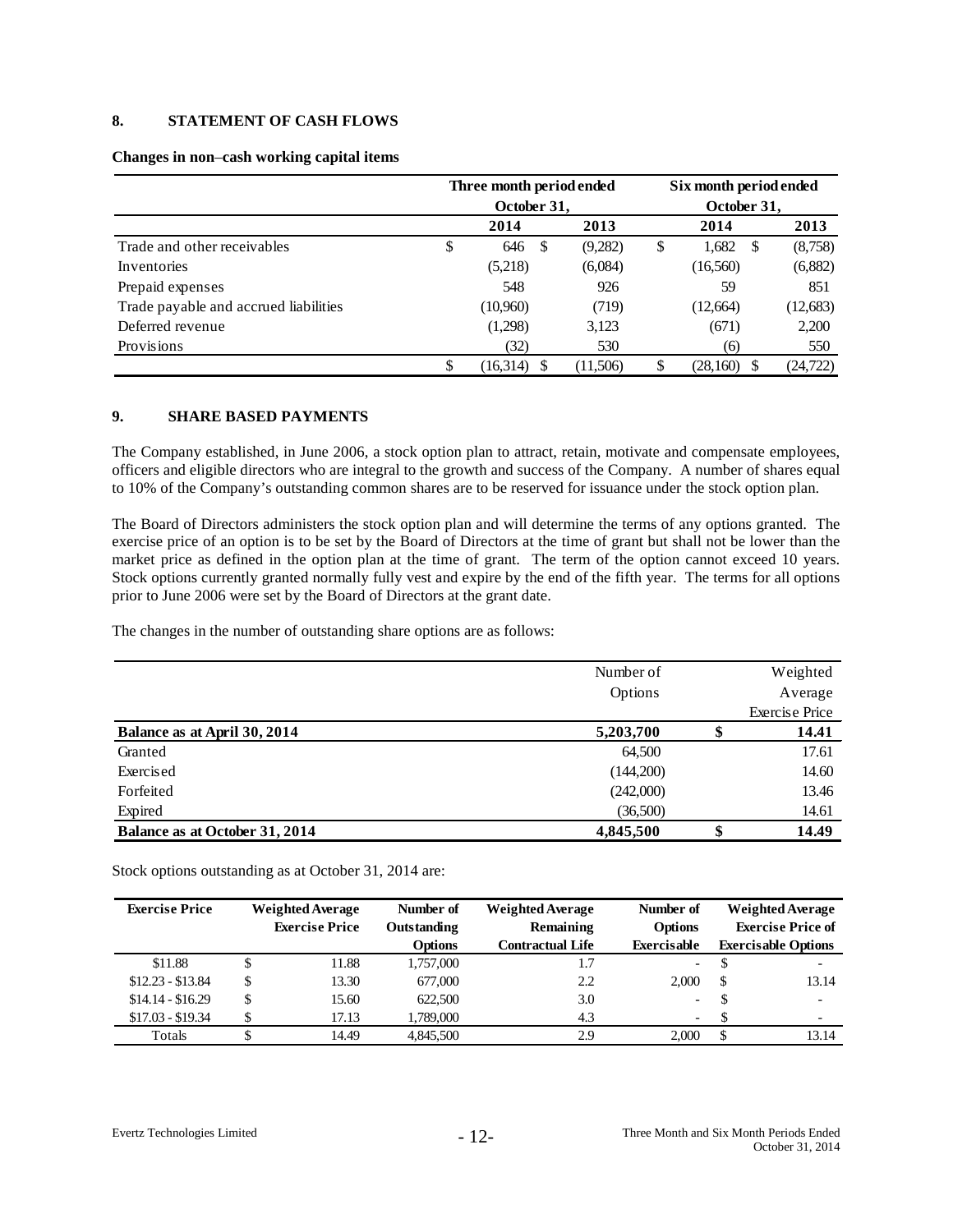*Note 9 continued …*

#### **Compensation expense**

The share–based compensation expense that has been charged against earnings over the six month and three month period ended is \$1,366 (2013 - \$1,385) and \$462 (2013 - \$669). Compensation expense on grants during the period was calculated using the Black–Scholes option pricing model with the following weighted average assumptions:

|                                                   | Six month period ended | Six month period ended |
|---------------------------------------------------|------------------------|------------------------|
|                                                   | October 31, 2014       | October 31, 2013       |
| Risk-free interest rate                           | 1.60%                  | 1.68%                  |
| Dividend yield                                    | 3.63%                  | 4.26%                  |
| Expected life                                     | 5 years                | 5 years                |
| Expected volatility                               | 24%                    | 40%                    |
| Weighted average grant-date fair value:           |                        |                        |
| Where the exercise price equaled the market price | \$2.57                 | \$3.72                 |

Expected volatility is based on historical share price volatility over the past 5 years of the Company. Share based compensation expense was calculated using a weighted average forfeiture rate of 20% (2013 - 18%).

#### **10. SEGMENTED INFORMATION**

The Company reviewed its operations and determined that it operates a single reportable segment, the television broadcast equipment market. The single reportable operating segment derives its revenues from the sale of hardware and software solutions including related services, training and commissioning.

|                      | Three month period ended<br>October 31, |        |  |        | Six month period ended<br>October 31, |         |    |         |
|----------------------|-----------------------------------------|--------|--|--------|---------------------------------------|---------|----|---------|
| Revenue              |                                         | 2014   |  | 2013   |                                       | 2014    |    | 2013    |
| <b>United States</b> | \$                                      | 39,705 |  | 33,596 | \$                                    | 89,008  | \$ | 62,645  |
| International        |                                         | 37,522 |  | 43,102 |                                       | 80,030  |    | 71,033  |
| Canada               |                                         | 5.662  |  | 4.546  |                                       | 11.865  |    | 11,424  |
|                      | S                                       | 82.889 |  | 81.244 |                                       | 180,903 |    | 145,102 |

|                      |                  |           |  | October 31, 2014         |    |                                       |   | April 30, 2014 |    |                 |  |                   |  |  |
|----------------------|------------------|-----------|--|--------------------------|----|---------------------------------------|---|----------------|----|-----------------|--|-------------------|--|--|
|                      | Property,        |           |  |                          |    |                                       |   | Property,      |    |                 |  |                   |  |  |
|                      | <b>Plant</b> and |           |  |                          |    | <b>Plant</b> and<br><b>Intangible</b> |   |                |    |                 |  | <b>Intangible</b> |  |  |
|                      |                  | Equipment |  | Goodwill                 |    | <b>Assets</b>                         |   | Equipment      |    | Goodwill        |  | <b>Assets</b>     |  |  |
| <b>United States</b> |                  | 13.457    |  | 322                      | \$ | ۰                                     | S | 13,415         | \$ | 313             |  |                   |  |  |
| International        |                  | 11,192    |  | 17.871                   |    | 34                                    |   | 11,751         |    | 17.956          |  | 243               |  |  |
| Canada               |                  | 25,638    |  | $\overline{\phantom{0}}$ |    |                                       |   | 26,665         |    | $\qquad \qquad$ |  | -                 |  |  |
|                      |                  | 50,287    |  | 18.193                   |    | 34                                    |   | 51,831         |    | 18.269          |  | 243               |  |  |